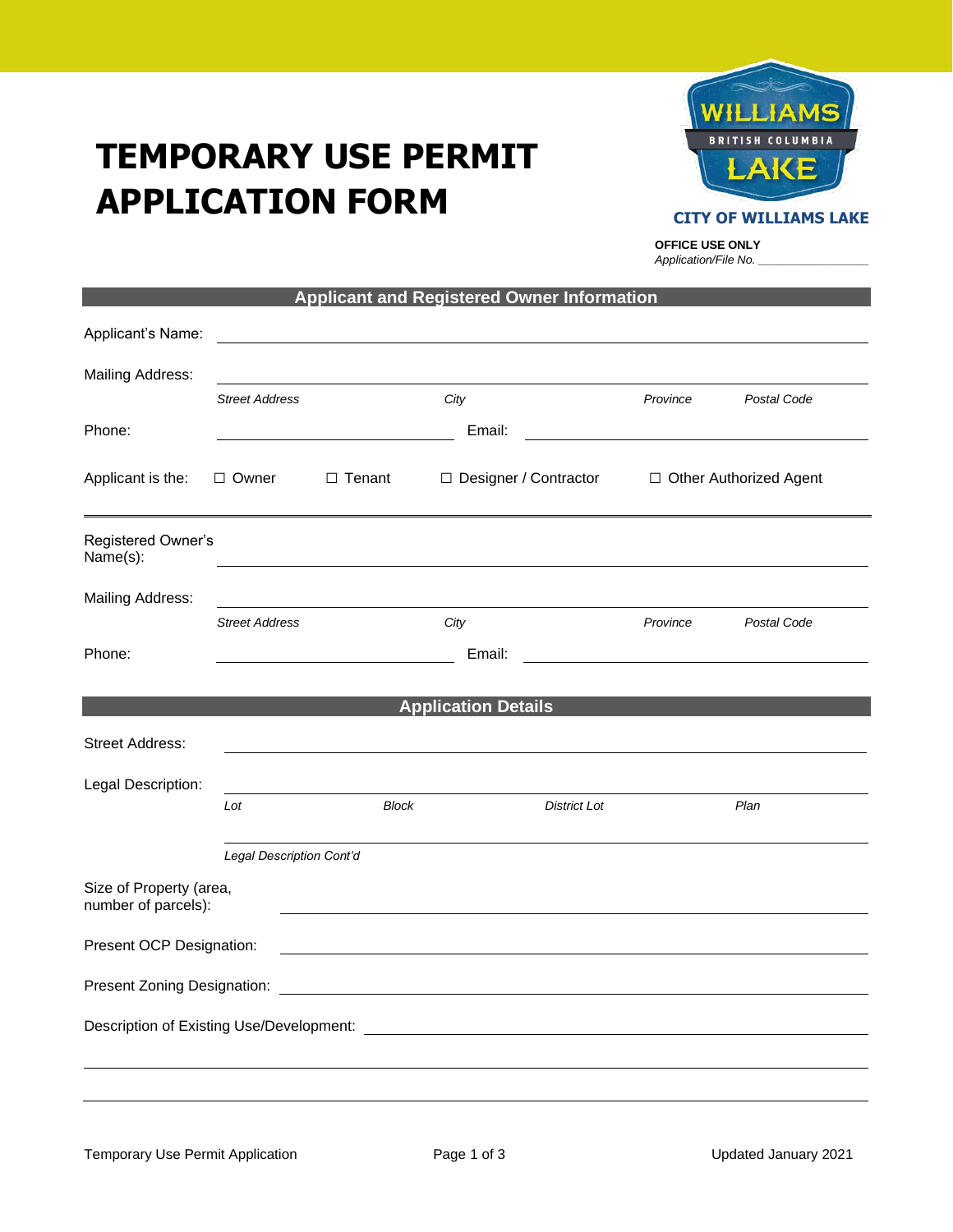Description of Proposed Development:

Approximate Commencement Date of Proposed Project:

## **Reasons and Comments in Support of Application**

*Please give reasons and comments in support of application below. Use separate sheet if necessary.*

# **Application Requirements**

### *At time of application, please provide the following as required:*

- Proof of ownership (a title search dated no more than 30 days prior to submission of the application) and copies of any applicable charges on title;
- An application fee of \$500 for the Temporary Use Permit. This should be made payable to the City of Williams Lake and is considered GST exempt;
- A dimensioned site plan drawn to a minimum scale of 1:1000 showing the parcel which requires the permit, as well as any proposed buildings, structures, vehicle access, parking lot layout, and site landscaping;
- Any elevations, cross-sections, or detailed drawings which may be relevant; and
- Copies of any previous studies or reports made on the subject property relating to its present condition and suitability for the proposed use/development, e.g. geotechnical reports, site contamination, and remediation studies.